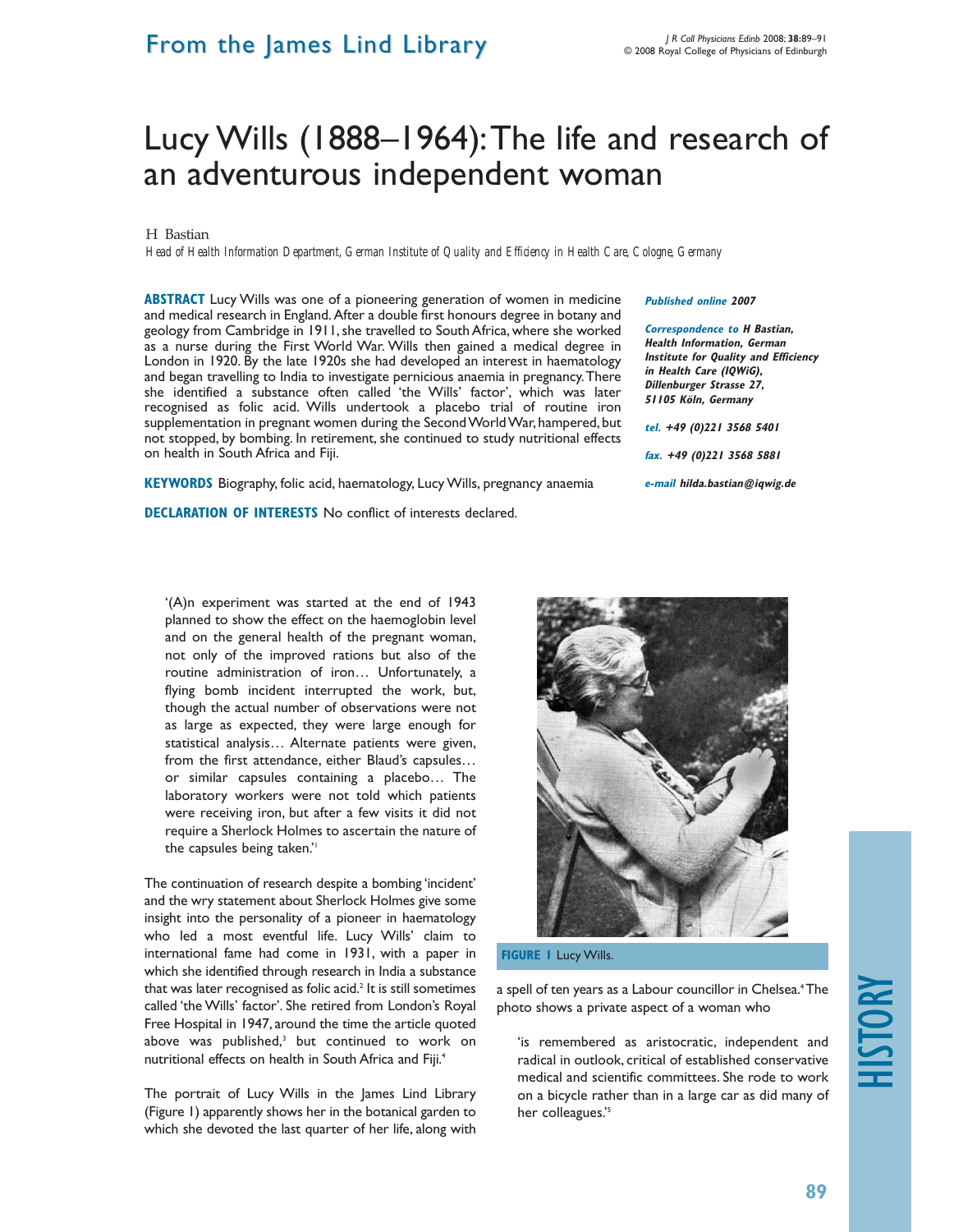Financial and intellectual independence shaped Wills' life opportunities and work. She was the third child in her family, born in England on 10 May 1888. She went to a small private school, and then to the Cheltenham College for Young Ladies.3 Cheltenham College was in the vanguard of new boarding schools providing a high standard of academic education in formerly male-only subjects such as mathematics. Cheltenham also sought to encourage a public-spirited and achievement-oriented life for women in Victorian England. It was Gothic in architecture, but reformist in character.<sup>6</sup> From 1858 on, the school was steered by the strong-minded and highachieving Dorothea Beale for more than 40 years. Beale would have been in her last years at the helm of the college when Wills attended. It was a privileged environment, intellectually as well as socially. Beale did not allow students whose parents were 'in trade' to enter Cheltenham<sup>6</sup>

Beale was an early and long-time supporter of educational reform and suffrage for women, being one of the signatories on John Stuart Mills' 1867 petition to Parliament to give women the vote. She was also the founder of St Hilda's College in Oxford, although she did not live long enough to see women students accepted at Oxford University. An excellent picture gallery online at the BBC shows the environment around the time Wills was a student at Cheltenham – including the laboratory that must have helped shape her interest in science.<sup>7</sup>

Boarding schools such as Cheltenham were a particularly Victorian phenomenon, radical and progressive in the later quarter of the nineteenth century, but already seen as oldfashioned and oppressive by the end of the First World War.<sup>6</sup> Their historical progress provides some measure of the change in women's educational opportunities. The baseline for education for females had been low: consider the shocking fictional depiction of 'Lowood' by Charlotte Bronte in her novel *Jane Eyre*. Beale had briefly taught at the actual school on which Bronte had based Lowood.<sup>8</sup> Within decades, though, the reformist educational movement in which Beale was one of the leaders enabled the group of women in Wills' generation to gain entrance into professional and academic life.

From the strong grounding that she received at Cheltenham, Wills went on to Newnham College at Cambridge, one of the first colleges that was open to women in England.<sup>6</sup> Wills' primary interest at that time was still science, not medicine,<sup>3</sup> and she received a double first honours degree in botany and geology in 1911.<sup>3</sup>

After Cambridge, Wills travelled to South Africa with Margaret Hume, a fellow student at Cambridge who remained a lifelong friend.<sup>3</sup> Hume was a lecturer in botany in Cape Town at that time, and she also had an interest in the work of Sigmund Freud.This became of such interest to Wills that she considered studying psychiatry.However,

a stint working as a nurse in South Africa during the First World War led her to decide on a career in medicine, which had only recently been an option for women in England.She returned to London and entered the London School of Medicine for Women, England's first medical school for women,<sup>9</sup> and gained her medical degree through London University in 1920.<sup>3</sup>

After graduating,Wills began working with another friend from Cambridge in the Department of Chemical Pathology at the Royal Free Hospital, which was not a very busy department at that time.<sup>10</sup> At the same time as her interest in and knowledge of medical biology was growing, the area of haematology was beginning to make advances. In 1926 Minot and Murphy published their groundbreaking work in Boston on diet to treat pernicious anaemia.<sup>11</sup> In India, Margaret Balfour, working at the Haffkine Institute in Bombay,<sup>12</sup> became aware of a high prevalence of a particularly severe and often fatal form of anaemia in pregnancy.<sup>13</sup>

It is not clear why Balfour made contact with Wills, but it may have been because the London School of Medicine for Women had a history of student and teaching involvement with India,<sup>9</sup> although such links also existed throughout the Victorian feminist movement.<sup>14</sup> By the late 1920s,Wills had begun a series of trips to India,where she undertook studies to try to isolate whether dietary factors played a part in the so-called pernicious anaemia of pregnancy.<sup>15</sup>

Wills has been criticised for taking a narrow biomedical approach, which did not pay sufficient attention to the social conditions limiting women's lives.<sup>16</sup> However, she undertook an extensive programme of observation, which included possible infective causes and living conditions as well as diet:<sup>13</sup>

'I spent many hours plating stools and doing Widal tests in an attempt to determine the nature of the diarrhea and the cause of the high temperature that affected so many of my patients with nutritional macrocytic anemia, only to find negative Widals and non-pathogenic organisms in the majority of patients.'3

Ultimately, though, Wills' studies suggested that some kind of vitamin deficiency was involved.

Wills worked closely with Sakuntala Talpade, Robert McCarrison and Manek Mehta in attempts to find a supplement that might overcome the deficiency they were observing. They tried many substances on rats. Wills was concerned, however, that an infection common in the rats might be playing a role in their anaemia, $13$  so she decided to test some dietary interventions in monkeys. One particular monkey did especially poorly, and for reasons which are not recorded – perhaps in